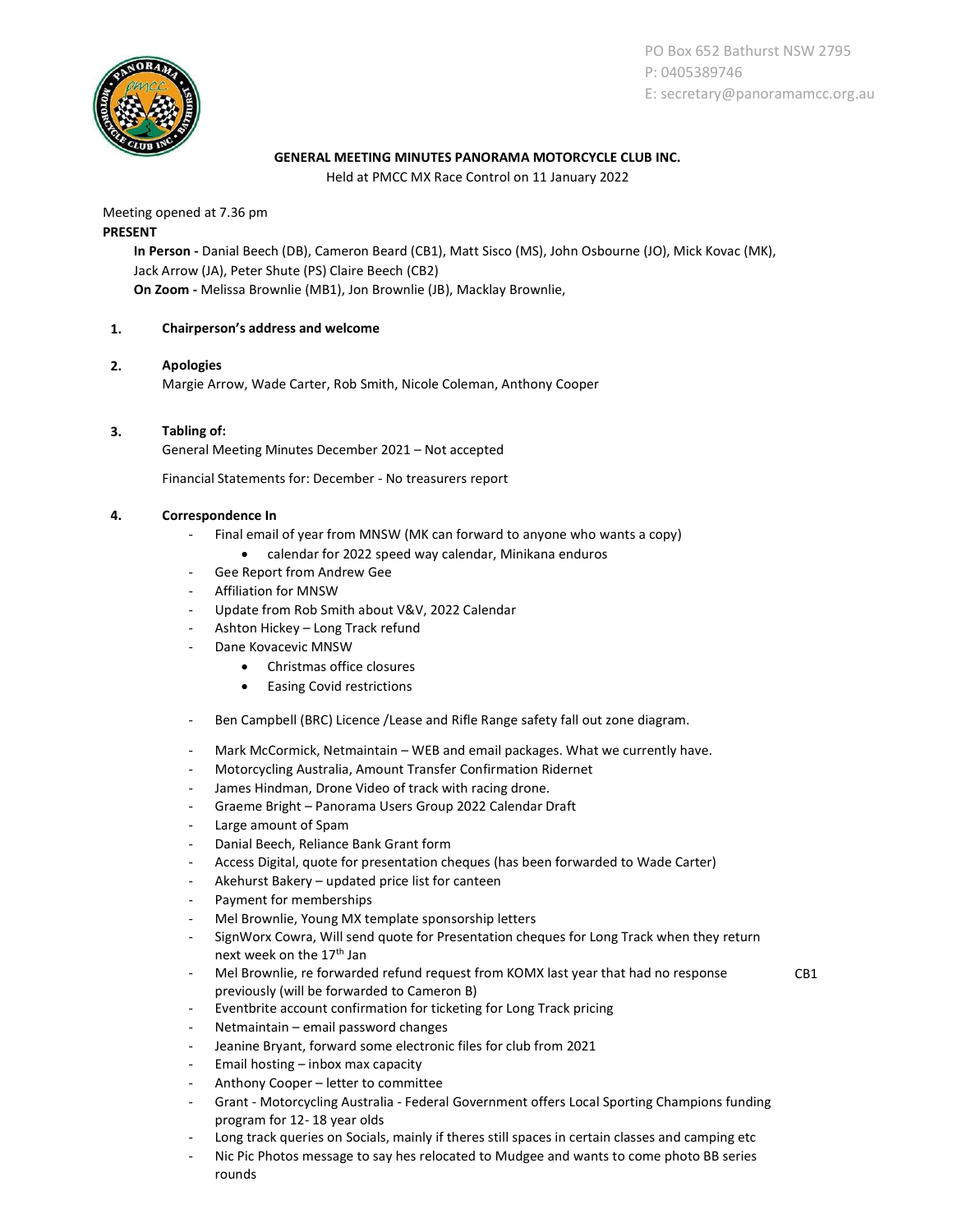- Peter Yandle, My Action Images confirmation of photographing rounds 1, 2 & 6. Will also be able to held club with images for marketing and socials.
- Meg Rutledge, Enquiry to provide coaching

#### Correspondence Out

- Letters out regarding complaint from AGM

#### **ITEM** Action

#### Business arising from Correspondence

4.1 Long track pricing for spectators. WC has sent out communication to club committee and LT sub committee suggesting;

Friday Practice Adult \$20 Child under 15, \$10 Family 2 x adult 2 x Children \$60

Saturday Race Day Adult \$30 Child under 15 \$15

B had suggested around 2 day entry pass. Discussion around pricing, appropriate pricing for practice day, only a few hours, need to have entry to control numbers for Covid, also have to cover ambulance costs for both days.

- Query cost of medic and St John.
- Query whether St John is organised for just sat or both days.

Different systems for ticketing reviewed by DB, Oztik has very high booking fee. Eventbrite and Ticketebo similar in much lower booking fees. Eventbrite works well with Facebook and is reputable, account has been set up ready to go as soon as pricing is confirmed

Have to presell tickets to manage numbers, query if Covid plan required still for large events. Query about people who don't go online. Eftpos at gate. Eftpos machines need to be found, not in safe. Query BYO liquor licence, showground responded with not required but we may need to check our insurance. One-off licences for sale of alcohol available. Can't stop people bringing in their own alcohol. Security company may have been booked in need Wade to confirm as Sisco unsure.

- 4.2 Federal Government offers Local Sporting Champions funding program for 12- 18 year olds information to be posted on Facebook/Website
- 4.3 Wade Carter added as Admin on Facebook so he can respond quickly to Long Track queries. Lyndel's email to be forwarded to FB queries where needed. Entries have been suspended on RIderNet for the time being.

# 5. Reports

## MX MK

Working Bee last weekend, thank you to Wade & Jett Carter, Dan, Claire, Carter, Ellie, Emmett Beech, Jack Arrow, Mick Kovac & Matt Nicholson. Lots of weed slashing and started looking really good in preparation for the RPA Day on 30<sup>th</sup> Jan. Hoping to get a contractor in to do spraying. MK and DB spoke with the council employees that are making safe the trees in McPhillamy Park and they will be delivery their mulch to the start line area for us to use in track prep.

#### Long Track

WC emailed report, read by DB. See attached. MNSW Camping permit to be completed **DB** 

required by

CB

WC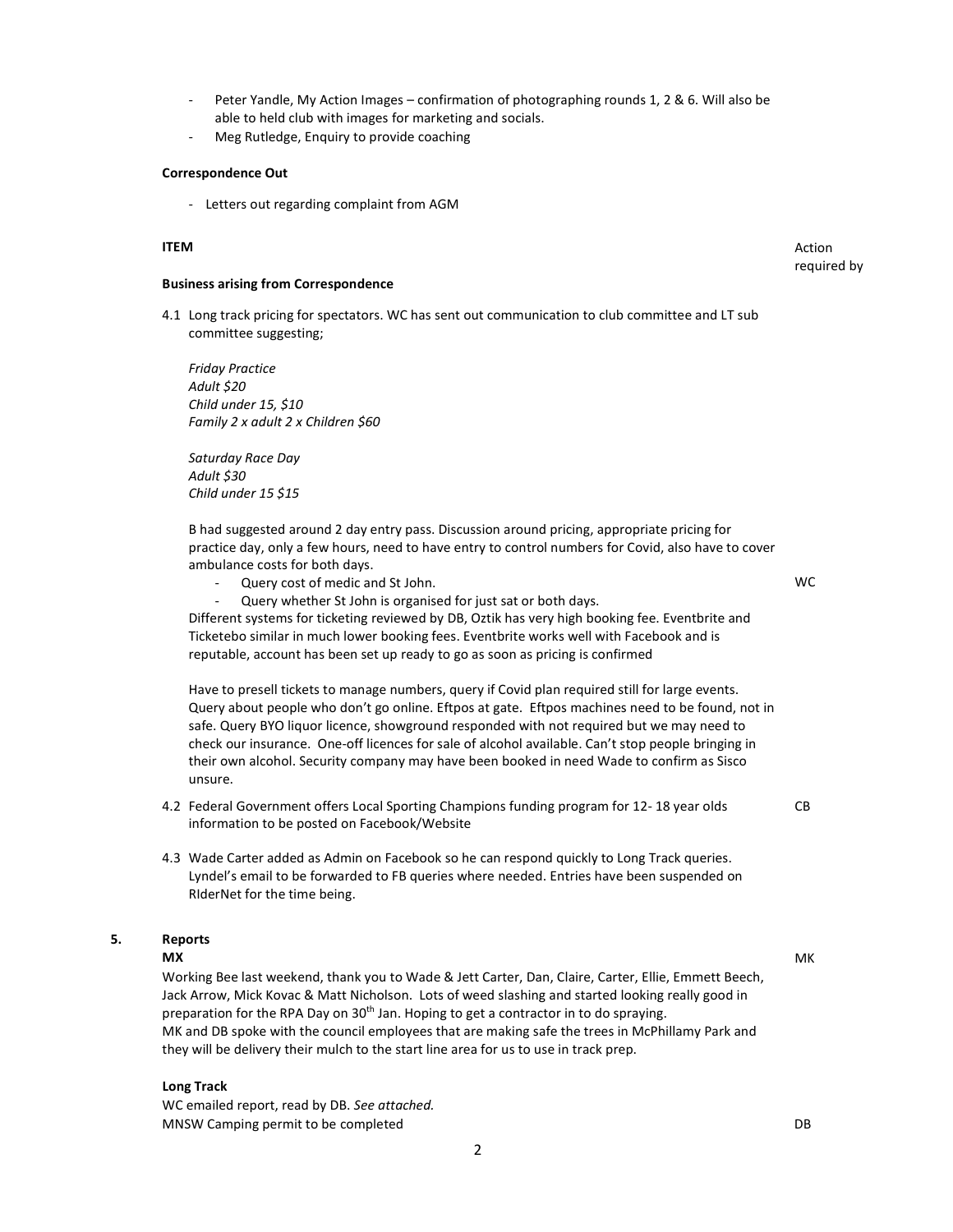|     | Follow up if long track licence application paid for. Bank records to be checked. Confirmation with<br>MNSW and Invoice requested to be resent.<br>V&V                                                                                                                                                                                                                                                                                                                                                                                                                                                                            | CB1<br>DB |
|-----|-----------------------------------------------------------------------------------------------------------------------------------------------------------------------------------------------------------------------------------------------------------------------------------------------------------------------------------------------------------------------------------------------------------------------------------------------------------------------------------------------------------------------------------------------------------------------------------------------------------------------------------|-----------|
|     | Rob Smith to be emailed for V&V report                                                                                                                                                                                                                                                                                                                                                                                                                                                                                                                                                                                            | DB        |
| 6.  | <b>Business arising from previous minutes</b><br>6.1 Dan to amend and distribute via email<br>- No total for financial<br>Dates possibly incorrect for the section 10.                                                                                                                                                                                                                                                                                                                                                                                                                                                            | DB        |
|     | 6.2 Committee in process of getting access to bank accounts<br>Handover from treasury still underway                                                                                                                                                                                                                                                                                                                                                                                                                                                                                                                              | CB1/DB/MK |
|     | 6.3 Section 10 Response (22 <sup>nd</sup> Feb?)<br>Various documents received from Virtus regarding the application.<br>Unsure if BM is still helping with the matter and no hand over as yet.<br>MK & DB have meeting scheduled with Robert Taylor, Mayor & David Sherley from BRC for 19 <sup>th</sup> Jan.<br>Submission due date needs to be confirmed. Adam Brook from MNSW in contact with DB and will<br>be trying to attend the BRC Meeting with DB & MK. Has experience with similar concerns. Cameron<br>B will contact Rob Smith to see if there is anything else that needs handing over in regards to<br>section 10. | MK/DB/CB1 |
| 7.  | <b>General Business</b>                                                                                                                                                                                                                                                                                                                                                                                                                                                                                                                                                                                                           |           |
| 7.1 | Complaints arising from Dec meeting and AGM<br>Peter Shute asked for meeting to stop being recorded.<br>PS requested that JO not be present for his response to the letter. JO said he would leave. CB2 asked JO<br>if he would like to be called back to the meeting for the following item. JO declined.<br>JO left the meeting.<br>PS read aloud a letter.                                                                                                                                                                                                                                                                     | Committee |
| 7.2 | Committee to take under advisement and to make a response to PS.<br>Key Register & Key Acceptance form<br>MK has a set of keys and has had two copies made for Dan and Cam and will get another cut for Wade.<br>Lock smith keeps a record of how many keys have been cut out and we need to work out who currently                                                                                                                                                                                                                                                                                                               | MK        |
| 7.3 | has them.<br>ABN/ACN/ARBN<br>- Will allow us to apply for federal grants                                                                                                                                                                                                                                                                                                                                                                                                                                                                                                                                                          |           |
|     | Microsoft 365 for nonprofits (up to 10 users) requires ABN and we can get cloud storage to keep<br>$\overline{\phantom{a}}$<br>electronic records accessible to all committee members. Also allow us to store docs for<br>loading/linking to website.<br>- Vehicle registrations not to be put into personal ownership going forward.<br>- Will make accounting for the club easier, can create supplier accounts to make ordering for the<br>canteen etc easier.                                                                                                                                                                 |           |
|     | Can apply for deductible status so that sponsors can properly process their<br>donations/sponsorships.<br>- Doesn't seem to be any reason not to get an ABN                                                                                                                                                                                                                                                                                                                                                                                                                                                                       |           |
| 7.4 | <b>Coaching Ops</b><br>- Meg Rutledge<br>- Greg Moss<br>- Leigh Gainsford                                                                                                                                                                                                                                                                                                                                                                                                                                                                                                                                                         | CВ        |
| 7.5 | Need to set dates, call for suggestions or preferences for when not to have them, to avoid clashes.<br>Long Track<br>a) Confirmation of Gate attendants - L/T<br>b) Spectator pricing - LT                                                                                                                                                                                                                                                                                                                                                                                                                                        | <b>WC</b> |
| 7.6 | Recruit more officials during 2022, create talent pool.<br>- Cisco interested in Scrutineering.<br>Training all completed via Zoom now so easier for people to attend because travel not required.                                                                                                                                                                                                                                                                                                                                                                                                                                |           |

7.7 2022 Beard Bros Series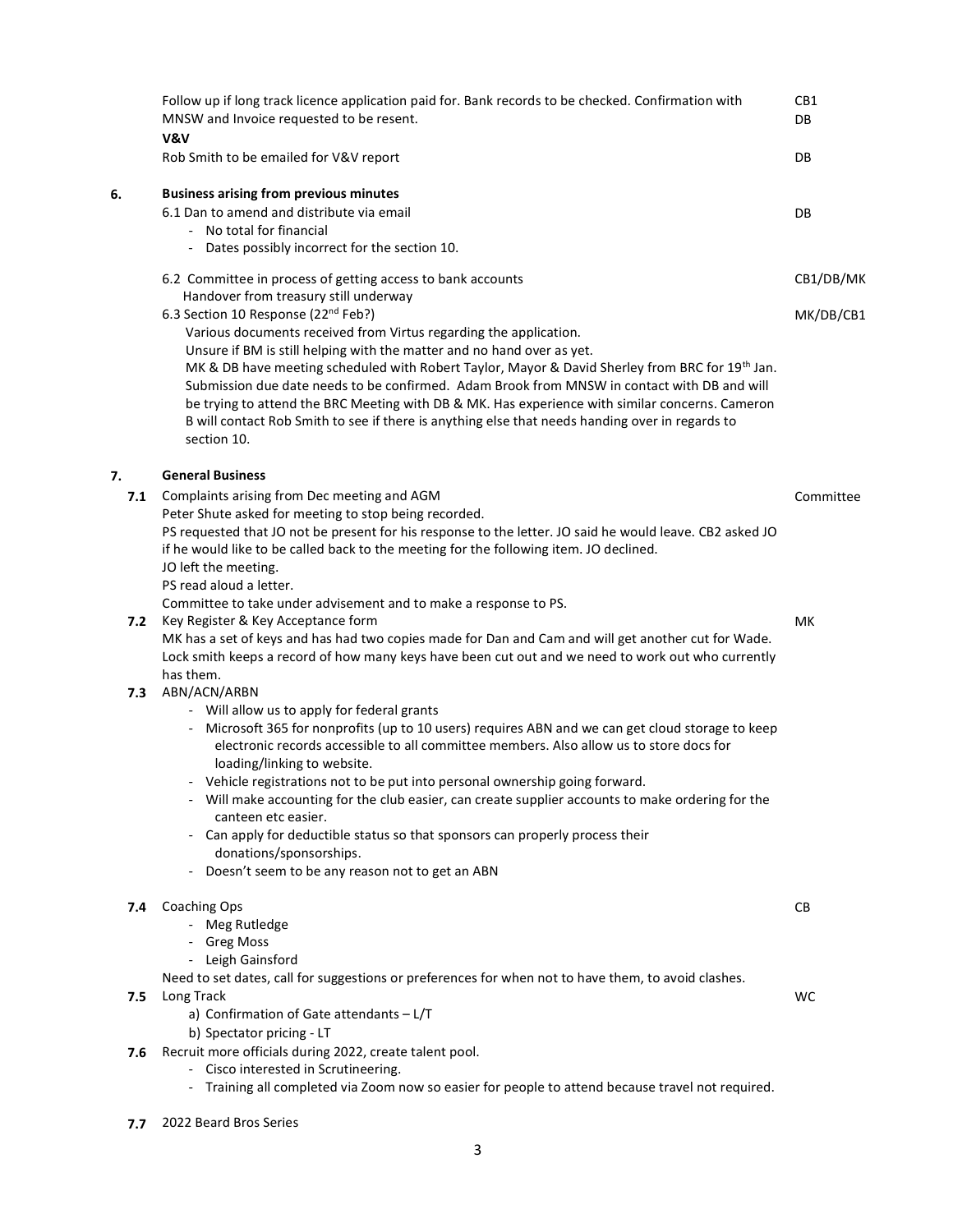|      | a) Supp regs for series drafted (propose changes to classes in line with MOMs)<br>To be completed prior to Round 1 - Feb5th. Committee to finalise. Online entries only. Reduce<br>risk for officials and club. Ensure injured/suspended riders list. Any one who has challenges<br>around entry online can contact Dan to have their entry processed for them prior. Makes<br>banking and accounting easy. Sign On easier, quicker and more Covid Safer. Potentially<br>scanner used for sign on like Margaret Devonport has been using last year. With electronic<br>licence on phones. Jake suggested deadline time for sign on. Peter Shute asked about running<br>an extra moto during the day. Dan and Cam suggested longer races, extra lap so that theres<br>less change overs between classes. Claire mentioned keeping the day finishing on time. To<br>make sure people driving aren't head ing home too late. Camping to be included, DB and MK<br>to confirm exact details with council. Trying to make sure we have full classes and increase<br>numbers to increase revenue for the club. Absolutely can not merge classes unless allowed in<br>GCRs. Girls class to be run more like East Coast on scoring system and not a separate moto.<br>Advantages and disadvantages to junior track. Race program to avoid back to back races for<br>riders in multiple classes where possible. Look at Dubbo and Dirt X programs for inspiration.<br>Try to ensure number of Senior riders. Try to make sure that people who are riding one class<br>or only have one bike are getting decent time on the track. Classes to be structured inline with<br>MOMs MX1, MX2 etc for senior classes, no self assessment of A or B classes. Jack mentioned<br>Dirt X used to have a program where seniors started a little later in the day. They would get<br>changed just before 2 <sup>nd</sup> round, it ran really smooth. Claire to chase up Carlie Roberts to see if<br>we can get an old program. | DB/MK/CB  |  |  |  |
|------|------------------------------------------------------------------------------------------------------------------------------------------------------------------------------------------------------------------------------------------------------------------------------------------------------------------------------------------------------------------------------------------------------------------------------------------------------------------------------------------------------------------------------------------------------------------------------------------------------------------------------------------------------------------------------------------------------------------------------------------------------------------------------------------------------------------------------------------------------------------------------------------------------------------------------------------------------------------------------------------------------------------------------------------------------------------------------------------------------------------------------------------------------------------------------------------------------------------------------------------------------------------------------------------------------------------------------------------------------------------------------------------------------------------------------------------------------------------------------------------------------------------------------------------------------------------------------------------------------------------------------------------------------------------------------------------------------------------------------------------------------------------------------------------------------------------------------------------------------------------------------------------------------------------------------------------------------------------------------------------------------------|-----------|--|--|--|
|      | b) Special Round? Jake Carrol memorial round reinstated, similar structure to Dubbo's MacDaddy<br>Cup, Mudgee's Menzies memorial day. Build community. Significant amounts raised for<br>charity previous and support from other clubs like Baulkham Hills/ Dirt X. Opportunity to bring<br>positivity to club and local community. Gold coin donation for spectators/ door prize, raffle,<br>100 club, volunteer prizes.                                                                                                                                                                                                                                                                                                                                                                                                                                                                                                                                                                                                                                                                                                                                                                                                                                                                                                                                                                                                                                                                                                                                                                                                                                                                                                                                                                                                                                                                                                                                                                                  | МK        |  |  |  |
|      | Mick to make contact with Jakes family                                                                                                                                                                                                                                                                                                                                                                                                                                                                                                                                                                                                                                                                                                                                                                                                                                                                                                                                                                                                                                                                                                                                                                                                                                                                                                                                                                                                                                                                                                                                                                                                                                                                                                                                                                                                                                                                                                                                                                     |           |  |  |  |
|      | c) Camping permits?                                                                                                                                                                                                                                                                                                                                                                                                                                                                                                                                                                                                                                                                                                                                                                                                                                                                                                                                                                                                                                                                                                                                                                                                                                                                                                                                                                                                                                                                                                                                                                                                                                                                                                                                                                                                                                                                                                                                                                                        | DB        |  |  |  |
| 7.8  | Updating content on website - call for contributions from subcommittees. Some changes have started                                                                                                                                                                                                                                                                                                                                                                                                                                                                                                                                                                                                                                                                                                                                                                                                                                                                                                                                                                                                                                                                                                                                                                                                                                                                                                                                                                                                                                                                                                                                                                                                                                                                                                                                                                                                                                                                                                         | CB        |  |  |  |
|      | to take place. Long track info to be updated on website. Claire to talk to Richard.                                                                                                                                                                                                                                                                                                                                                                                                                                                                                                                                                                                                                                                                                                                                                                                                                                                                                                                                                                                                                                                                                                                                                                                                                                                                                                                                                                                                                                                                                                                                                                                                                                                                                                                                                                                                                                                                                                                        |           |  |  |  |
| 7.9  | Club has been approached by My Action Images (Peter Yandle) and Nic Pic Photos                                                                                                                                                                                                                                                                                                                                                                                                                                                                                                                                                                                                                                                                                                                                                                                                                                                                                                                                                                                                                                                                                                                                                                                                                                                                                                                                                                                                                                                                                                                                                                                                                                                                                                                                                                                                                                                                                                                             | DB        |  |  |  |
|      | Peter available for Rounds 1, 2 & 6                                                                                                                                                                                                                                                                                                                                                                                                                                                                                                                                                                                                                                                                                                                                                                                                                                                                                                                                                                                                                                                                                                                                                                                                                                                                                                                                                                                                                                                                                                                                                                                                                                                                                                                                                                                                                                                                                                                                                                        |           |  |  |  |
|      | Nic Pic to be contacted to lock in for rounds 3, 4 & 5 of Beard Brothers series                                                                                                                                                                                                                                                                                                                                                                                                                                                                                                                                                                                                                                                                                                                                                                                                                                                                                                                                                                                                                                                                                                                                                                                                                                                                                                                                                                                                                                                                                                                                                                                                                                                                                                                                                                                                                                                                                                                            |           |  |  |  |
| 7.10 | Transponders, pricing to members - No charge to members for this year. Sup regs to state that if you                                                                                                                                                                                                                                                                                                                                                                                                                                                                                                                                                                                                                                                                                                                                                                                                                                                                                                                                                                                                                                                                                                                                                                                                                                                                                                                                                                                                                                                                                                                                                                                                                                                                                                                                                                                                                                                                                                       |           |  |  |  |
|      | lose it you will be invoiced for the transponder.                                                                                                                                                                                                                                                                                                                                                                                                                                                                                                                                                                                                                                                                                                                                                                                                                                                                                                                                                                                                                                                                                                                                                                                                                                                                                                                                                                                                                                                                                                                                                                                                                                                                                                                                                                                                                                                                                                                                                          |           |  |  |  |
| 7.11 | Grants update                                                                                                                                                                                                                                                                                                                                                                                                                                                                                                                                                                                                                                                                                                                                                                                                                                                                                                                                                                                                                                                                                                                                                                                                                                                                                                                                                                                                                                                                                                                                                                                                                                                                                                                                                                                                                                                                                                                                                                                              | DB        |  |  |  |
|      |                                                                                                                                                                                                                                                                                                                                                                                                                                                                                                                                                                                                                                                                                                                                                                                                                                                                                                                                                                                                                                                                                                                                                                                                                                                                                                                                                                                                                                                                                                                                                                                                                                                                                                                                                                                                                                                                                                                                                                                                            |           |  |  |  |
|      | a) Council                                                                                                                                                                                                                                                                                                                                                                                                                                                                                                                                                                                                                                                                                                                                                                                                                                                                                                                                                                                                                                                                                                                                                                                                                                                                                                                                                                                                                                                                                                                                                                                                                                                                                                                                                                                                                                                                                                                                                                                                 |           |  |  |  |
|      | b)<br>Reliance Bank                                                                                                                                                                                                                                                                                                                                                                                                                                                                                                                                                                                                                                                                                                                                                                                                                                                                                                                                                                                                                                                                                                                                                                                                                                                                                                                                                                                                                                                                                                                                                                                                                                                                                                                                                                                                                                                                                                                                                                                        |           |  |  |  |
|      | <b>BDRSA</b><br>C)                                                                                                                                                                                                                                                                                                                                                                                                                                                                                                                                                                                                                                                                                                                                                                                                                                                                                                                                                                                                                                                                                                                                                                                                                                                                                                                                                                                                                                                                                                                                                                                                                                                                                                                                                                                                                                                                                                                                                                                         |           |  |  |  |
|      | <b>NSW Sport</b>                                                                                                                                                                                                                                                                                                                                                                                                                                                                                                                                                                                                                                                                                                                                                                                                                                                                                                                                                                                                                                                                                                                                                                                                                                                                                                                                                                                                                                                                                                                                                                                                                                                                                                                                                                                                                                                                                                                                                                                           |           |  |  |  |
| 7.12 | Constitution update                                                                                                                                                                                                                                                                                                                                                                                                                                                                                                                                                                                                                                                                                                                                                                                                                                                                                                                                                                                                                                                                                                                                                                                                                                                                                                                                                                                                                                                                                                                                                                                                                                                                                                                                                                                                                                                                                                                                                                                        | DB        |  |  |  |
|      | Special meeting to be scheduled to update                                                                                                                                                                                                                                                                                                                                                                                                                                                                                                                                                                                                                                                                                                                                                                                                                                                                                                                                                                                                                                                                                                                                                                                                                                                                                                                                                                                                                                                                                                                                                                                                                                                                                                                                                                                                                                                                                                                                                                  |           |  |  |  |
|      | Dan to send out draft constitution based upon model constitution to bring us into this century.                                                                                                                                                                                                                                                                                                                                                                                                                                                                                                                                                                                                                                                                                                                                                                                                                                                                                                                                                                                                                                                                                                                                                                                                                                                                                                                                                                                                                                                                                                                                                                                                                                                                                                                                                                                                                                                                                                            |           |  |  |  |
| 7.13 | Additional MX/Club sponsors? Sponsorship package?                                                                                                                                                                                                                                                                                                                                                                                                                                                                                                                                                                                                                                                                                                                                                                                                                                                                                                                                                                                                                                                                                                                                                                                                                                                                                                                                                                                                                                                                                                                                                                                                                                                                                                                                                                                                                                                                                                                                                          | CB1       |  |  |  |
|      |                                                                                                                                                                                                                                                                                                                                                                                                                                                                                                                                                                                                                                                                                                                                                                                                                                                                                                                                                                                                                                                                                                                                                                                                                                                                                                                                                                                                                                                                                                                                                                                                                                                                                                                                                                                                                                                                                                                                                                                                            |           |  |  |  |
|      | If any member knows or can think of potential new club sponsors, financial or in kind, please let the                                                                                                                                                                                                                                                                                                                                                                                                                                                                                                                                                                                                                                                                                                                                                                                                                                                                                                                                                                                                                                                                                                                                                                                                                                                                                                                                                                                                                                                                                                                                                                                                                                                                                                                                                                                                                                                                                                      |           |  |  |  |
|      | committee know. Sponsorship packages to be drafted up.                                                                                                                                                                                                                                                                                                                                                                                                                                                                                                                                                                                                                                                                                                                                                                                                                                                                                                                                                                                                                                                                                                                                                                                                                                                                                                                                                                                                                                                                                                                                                                                                                                                                                                                                                                                                                                                                                                                                                     |           |  |  |  |
| 7.16 | Creation of MX Sub-committee                                                                                                                                                                                                                                                                                                                                                                                                                                                                                                                                                                                                                                                                                                                                                                                                                                                                                                                                                                                                                                                                                                                                                                                                                                                                                                                                                                                                                                                                                                                                                                                                                                                                                                                                                                                                                                                                                                                                                                               | MK        |  |  |  |
|      | Canteen, MK thanked CB2 for going through canteen and doing up a stock take of what was in there.                                                                                                                                                                                                                                                                                                                                                                                                                                                                                                                                                                                                                                                                                                                                                                                                                                                                                                                                                                                                                                                                                                                                                                                                                                                                                                                                                                                                                                                                                                                                                                                                                                                                                                                                                                                                                                                                                                          |           |  |  |  |
|      | Eftpos and Modem not in safe. CB1 to follow up with RS                                                                                                                                                                                                                                                                                                                                                                                                                                                                                                                                                                                                                                                                                                                                                                                                                                                                                                                                                                                                                                                                                                                                                                                                                                                                                                                                                                                                                                                                                                                                                                                                                                                                                                                                                                                                                                                                                                                                                     |           |  |  |  |
|      | CB2 to assist DB with secretary tasks where required.                                                                                                                                                                                                                                                                                                                                                                                                                                                                                                                                                                                                                                                                                                                                                                                                                                                                                                                                                                                                                                                                                                                                                                                                                                                                                                                                                                                                                                                                                                                                                                                                                                                                                                                                                                                                                                                                                                                                                      |           |  |  |  |
|      | Look at hosting an open event, reinstating the 'King of the Mountain' Event for 2023.                                                                                                                                                                                                                                                                                                                                                                                                                                                                                                                                                                                                                                                                                                                                                                                                                                                                                                                                                                                                                                                                                                                                                                                                                                                                                                                                                                                                                                                                                                                                                                                                                                                                                                                                                                                                                                                                                                                      |           |  |  |  |
|      |                                                                                                                                                                                                                                                                                                                                                                                                                                                                                                                                                                                                                                                                                                                                                                                                                                                                                                                                                                                                                                                                                                                                                                                                                                                                                                                                                                                                                                                                                                                                                                                                                                                                                                                                                                                                                                                                                                                                                                                                            |           |  |  |  |
|      | Flag marshals, look at ways to incent flaggies and value volunteers.                                                                                                                                                                                                                                                                                                                                                                                                                                                                                                                                                                                                                                                                                                                                                                                                                                                                                                                                                                                                                                                                                                                                                                                                                                                                                                                                                                                                                                                                                                                                                                                                                                                                                                                                                                                                                                                                                                                                       |           |  |  |  |
| 7.17 | Cisco asked for a bug zapper or mozzie coils to be purchased for the club for use at meetings.                                                                                                                                                                                                                                                                                                                                                                                                                                                                                                                                                                                                                                                                                                                                                                                                                                                                                                                                                                                                                                                                                                                                                                                                                                                                                                                                                                                                                                                                                                                                                                                                                                                                                                                                                                                                                                                                                                             |           |  |  |  |
| 7.18 | MK proposed that Club meetings be held from now on at PMCC Race Control                                                                                                                                                                                                                                                                                                                                                                                                                                                                                                                                                                                                                                                                                                                                                                                                                                                                                                                                                                                                                                                                                                                                                                                                                                                                                                                                                                                                                                                                                                                                                                                                                                                                                                                                                                                                                                                                                                                                    |           |  |  |  |
|      | CB2 proposed that there be no alcohol consumed during meetings to ensure productivity and safety.                                                                                                                                                                                                                                                                                                                                                                                                                                                                                                                                                                                                                                                                                                                                                                                                                                                                                                                                                                                                                                                                                                                                                                                                                                                                                                                                                                                                                                                                                                                                                                                                                                                                                                                                                                                                                                                                                                          |           |  |  |  |
|      | Also that subcommittee reports be sent to DB in writing prior to the meeting so we can keep the                                                                                                                                                                                                                                                                                                                                                                                                                                                                                                                                                                                                                                                                                                                                                                                                                                                                                                                                                                                                                                                                                                                                                                                                                                                                                                                                                                                                                                                                                                                                                                                                                                                                                                                                                                                                                                                                                                            | WC/RS/MK/ |  |  |  |
|      | meetings running on time. Have a finish time for meetings and not run over.                                                                                                                                                                                                                                                                                                                                                                                                                                                                                                                                                                                                                                                                                                                                                                                                                                                                                                                                                                                                                                                                                                                                                                                                                                                                                                                                                                                                                                                                                                                                                                                                                                                                                                                                                                                                                                                                                                                                | DB        |  |  |  |
|      |                                                                                                                                                                                                                                                                                                                                                                                                                                                                                                                                                                                                                                                                                                                                                                                                                                                                                                                                                                                                                                                                                                                                                                                                                                                                                                                                                                                                                                                                                                                                                                                                                                                                                                                                                                                                                                                                                                                                                                                                            |           |  |  |  |